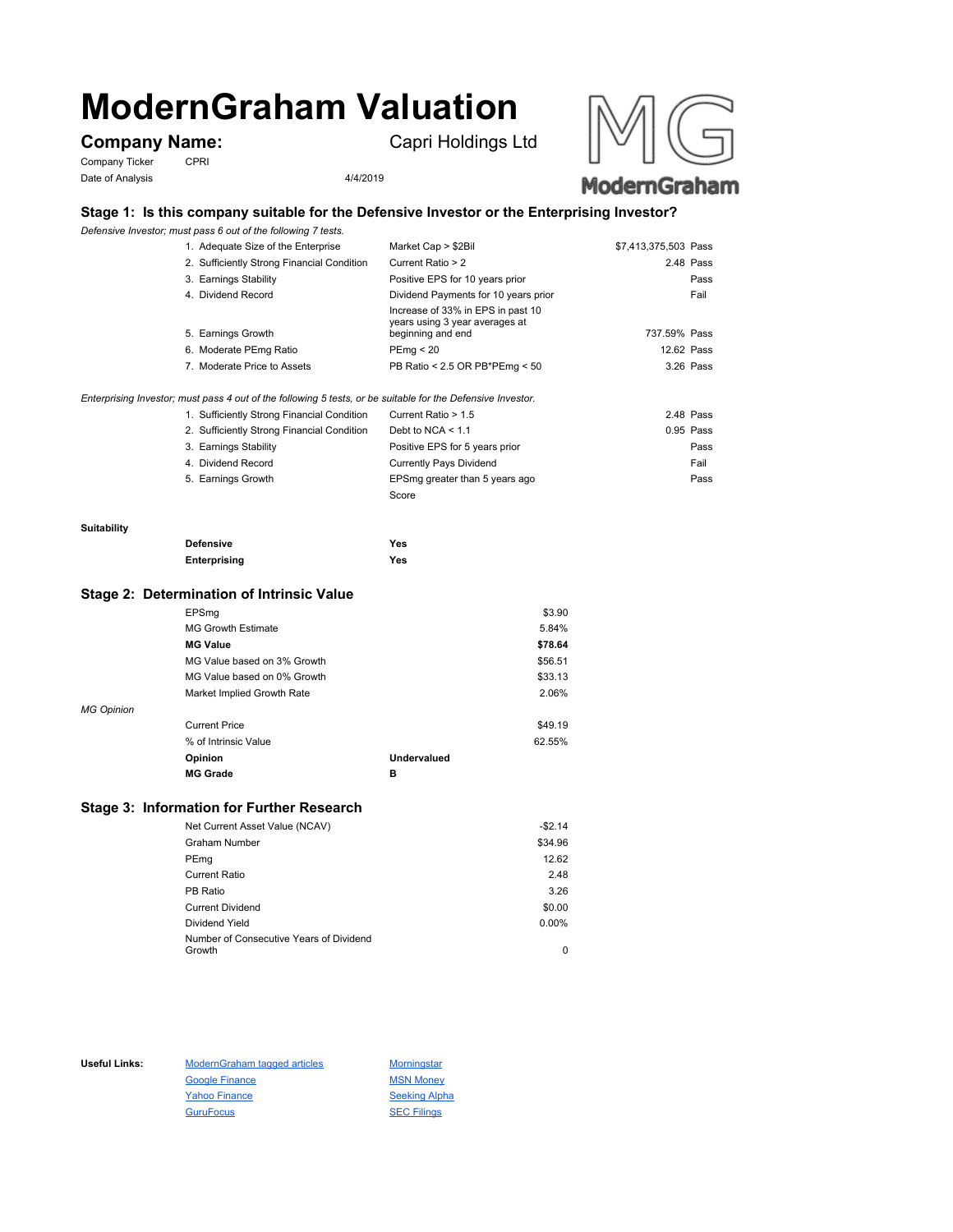| <b>EPS History</b> |        | <b>EPSmg History</b>                 |                 |
|--------------------|--------|--------------------------------------|-----------------|
| Next Fiscal Year   |        |                                      |                 |
| Estimate           |        | \$4.03 Next Fiscal Year Estimate     | \$3.90          |
| Mar2018            | \$3.82 | Mar2018                              | \$3.82          |
| Mar2017            | \$3.29 | Mar2017                              | \$3.70          |
| Mar2016            | \$4.44 | Mar2016                              | \$3.58          |
| Mar2015            | \$4.28 | Mar2015                              | \$2.81          |
| Mar2014            | \$3.22 | Mar2014                              | \$1.81          |
| Mar2013            | \$1.97 | Mar2013                              | \$0.96          |
| Mar2012            | \$0.78 | Mar2012                              | \$0.39          |
| Mar2011            | \$0.33 | Mar2011                              | \$0.17          |
| Mar2010            | \$0.22 | Mar2010                              | \$0.07          |
| Dec2009            | \$0.00 | Dec2009                              | \$0.00          |
| Dec2008            | \$0.00 | Dec2008                              | \$0.00          |
| Dec2007            | \$0.00 | Dec2007                              | \$0.00          |
| Dec2006            | \$0.00 | Dec2006                              | \$0.00          |
| Dec2005            | \$0.00 | Dec2005                              | \$0.00          |
| Dec2004            | \$0.00 | Dec2004                              | \$0.00          |
| Dec2003            | \$0.00 | Dec2003                              | \$0.00          |
| Dec2002            |        | \$0.00 Balance Sheet Information     | 12/1/2018       |
| Dec2001            |        | \$0.00 Total Current Assets          | \$3,439,500,000 |
| Dec2000            |        | \$0.00 Total Current Liabilities     | \$1,387,400,000 |
| Dec1999            |        | \$0.00 Long-Term Debt                | \$1,954,700,000 |
|                    |        | <b>Total Assets</b>                  | \$6,028,400,000 |
|                    |        | Intangible Assets                    | \$1,912,900,000 |
|                    |        | <b>Total Liabilities</b>             | \$3,761,300,000 |
|                    |        | Shares Outstanding (Diluted Average) | 150,268,000     |